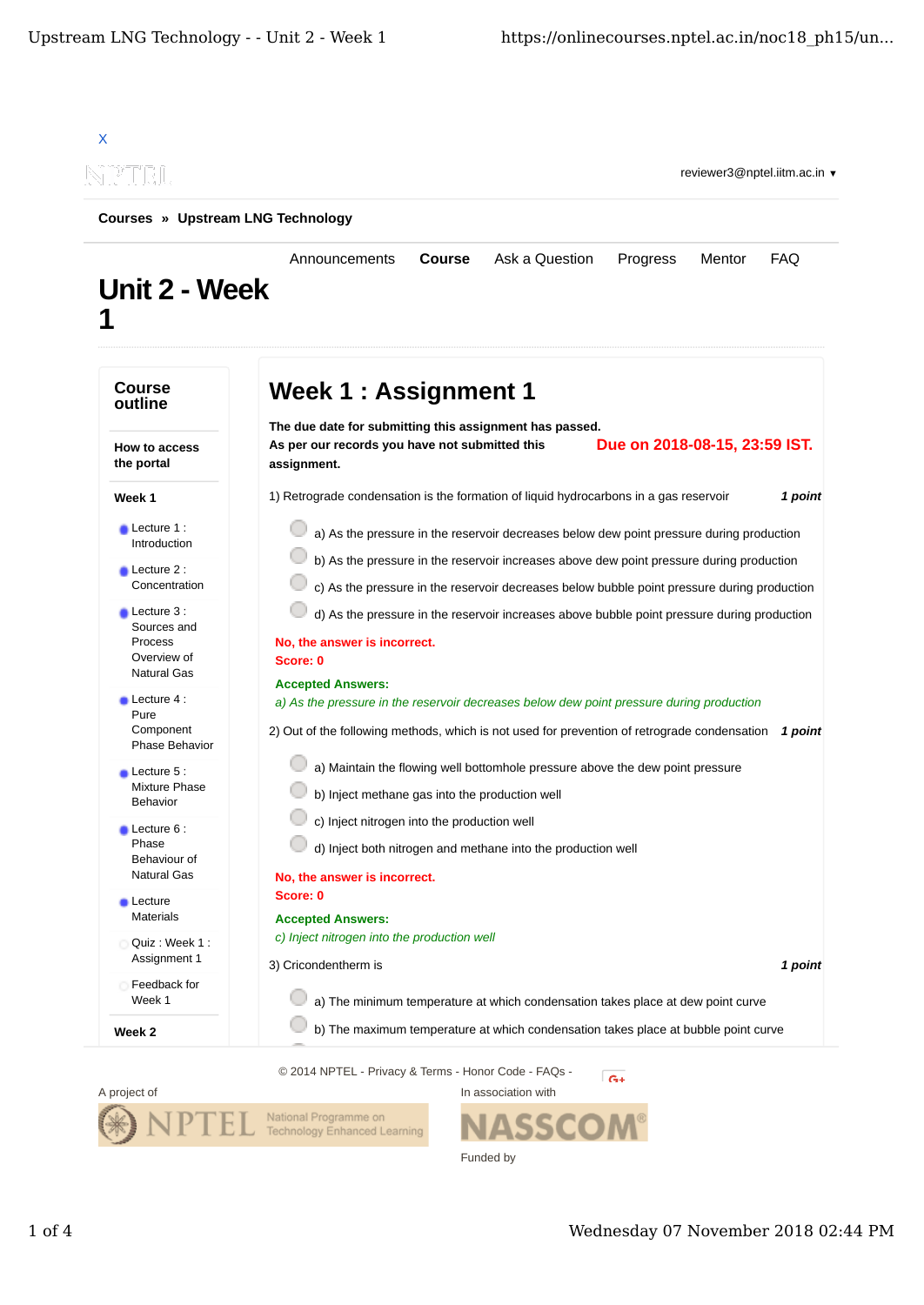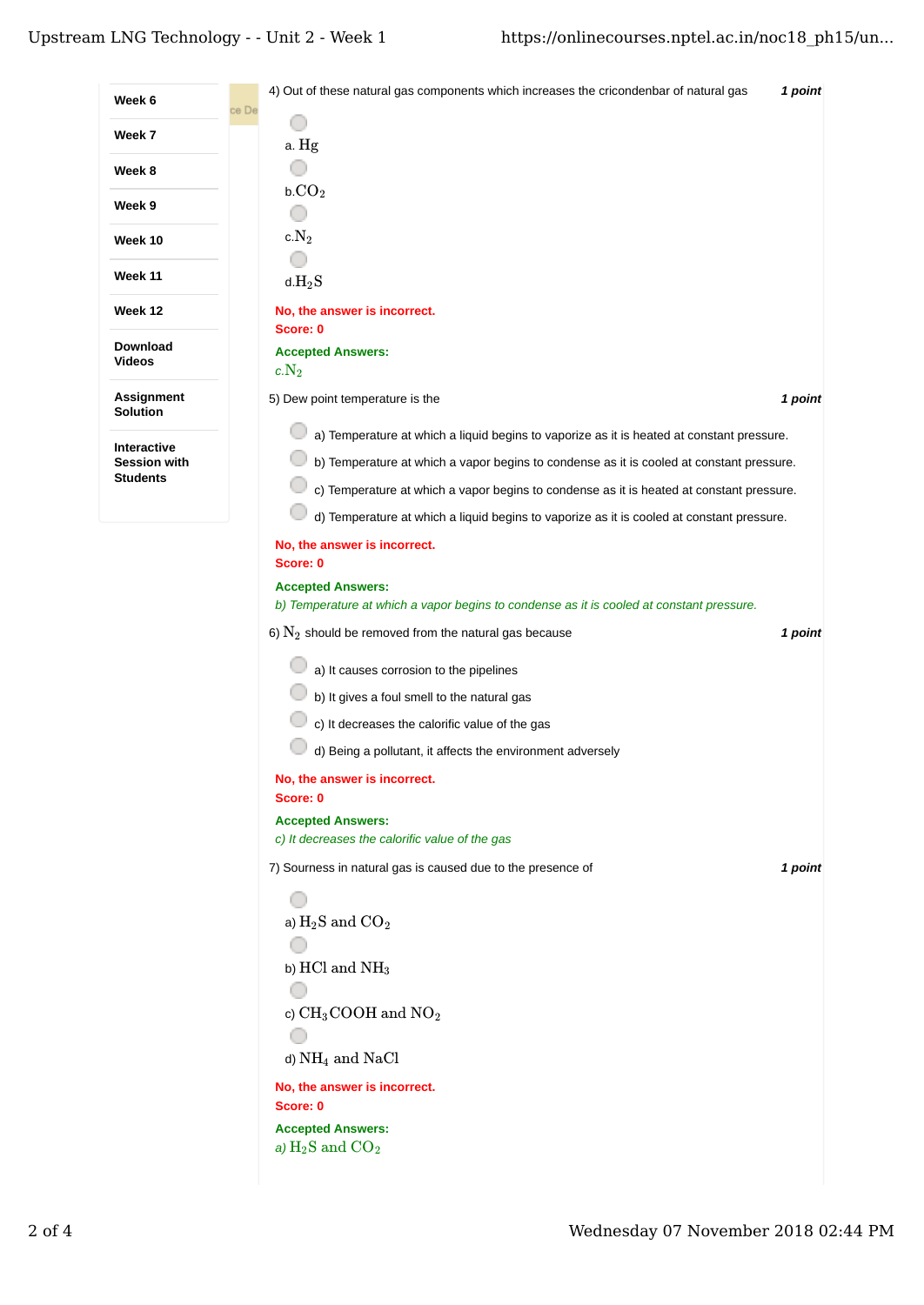8) A binary gas mixture contains 27% by mole of components A (Molecular Weight = 30  $\quad$  **1 point** g/mol) and the rest component B (Molecular Weight = 40 g/mol). The average molecular weight of the mixture is approximately

| a) $22$ g/mol                |  |
|------------------------------|--|
| b) 78 g/mol                  |  |
| c) 42 g/mol                  |  |
| d) 37 g/mol                  |  |
| No, the answer is incorrect. |  |
| Score: 0                     |  |

**Accepted Answers:**

*d) 37 g/mol*

9) *1 point* Mercaptans are a class of colorless flammable components added to natural gas/ petroleum gas for imparting a pungent smell to the gas. Identify the chemical formula of methylmercaptan

```
O
  a) \rm CH_{3}NHO
  b) \rm{C_2H_5SH}O
  c) \rm CH_{3}SHO
  d) \rm{C_2H_5NH}No, the answer is incorrect.
Score: 0
Accepted Answers:
c) 
CH3SH
```
10) Assuming air to be a binary mixture containing 78% by mole nitrogen (Molecular Weight 1 point =28 g/mol) and the rest oxygen (Molecular Weight =32 g/mol), mass fraction of oxygen in air is:

```
\bigcirc a) 0.24
   \circ b) 0.76
   \circ c) 0.35
   \bigcirc d) 0.18
No, the answer is incorrect.
Score: 0
```
**Accepted Answers:** *a) 0.24*

11)10 kg of a gas contains 20% by mole of component A (Molecular Weight = 12 g/mol), 30% 1 point by mass of component B (Molecular Weight = 14 g/mol) and the rest component C (Molecular Weight = 16 g/mol). The mass fraction of component C is

| No, the answer is incorrect. |
|------------------------------|
| d) 28%                       |
| c) 53%                       |
| b) 76%                       |
| a) 50%                       |

**Score: 0**